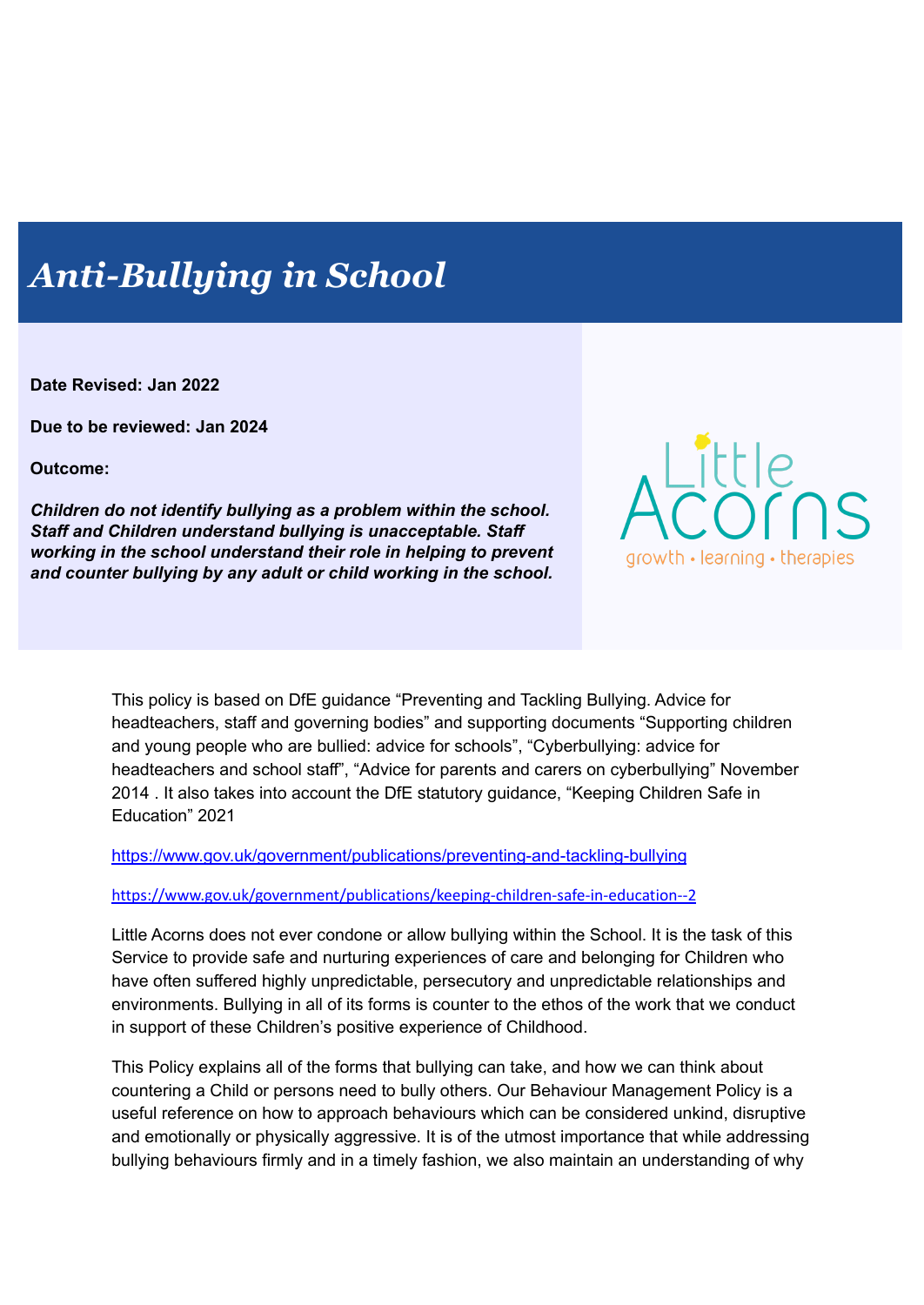a Child or person may feel the need to belittle others or highlight inadequacies in order to protect themselves from their familiar, historic or perceived threats.

Within the School, Little Acorns displays anti-bullying posters made by the Children with the support of the Staff. There are also posters with details of how to access Childline if a Child feels unable to talk to those around them.

**Some of the children we care for, particularly our Looked After Children, have experienced adults in their lives who have not treated them and their loved ones well. We must model to them respectful, appropriate and positive relationships through not only our interactions with them directly, but also our interactions with each other. Bullying can happen to anybody, Child or adult. If anyone feels that any person within Little Acorns is subject to bullying it is their responsibility to act or talk to a senior member of staff if it is not appropriate to speak directly to those involved.**

**Bullying** is defined by the Department of Health, Department for Education as:

# **"Deliberately hurtful behaviour, repeated over a period of time, where it is difficult for those bullied who are powerless to defend themselves".**

# **Statement of Intent:**

We are committed to providing a caring, friendly and safe environment for all of our Children so they can learn in a relaxed, safe and secure atmosphere. Bullying of any kind is unacceptable in our Service. If bullying does occur, all Children and Young People should be able to tell and know that incidents will be dealt with promptly and effectively. We are a **TELLING** environment. This means that anyone who knows that bullying is happening is expected to tell senior members of staff.

# **What is Bullying?**

Bullying is the use of aggression with the intention of hurting another person. Bullying results in pain and distress for the victim.

Bullying can be:

- **Emotional:** Being unfriendly, excluding, tormenting. E.g. Hiding books or personal belongings, threatening gestures.
- **Physical:** Pushing, kicking, hitting, punching or any use of violence.
- **Racist:** Racial taunts, graffiti, gestures.
- **Sexual:** Unwanted physical contact or sexually abusive comments.
- **Homophobic:** Because of, or focussing on the issue of sexuality.
- **Verbal:** Name calling, sarcasm, spreading rumours, teasing.
- **Cyber:** All areas of internet, e-mail and chat-room misuse.
- **Digital:** Threats through SMS or calls, misuse of associated technology such as camera's and voice recorders.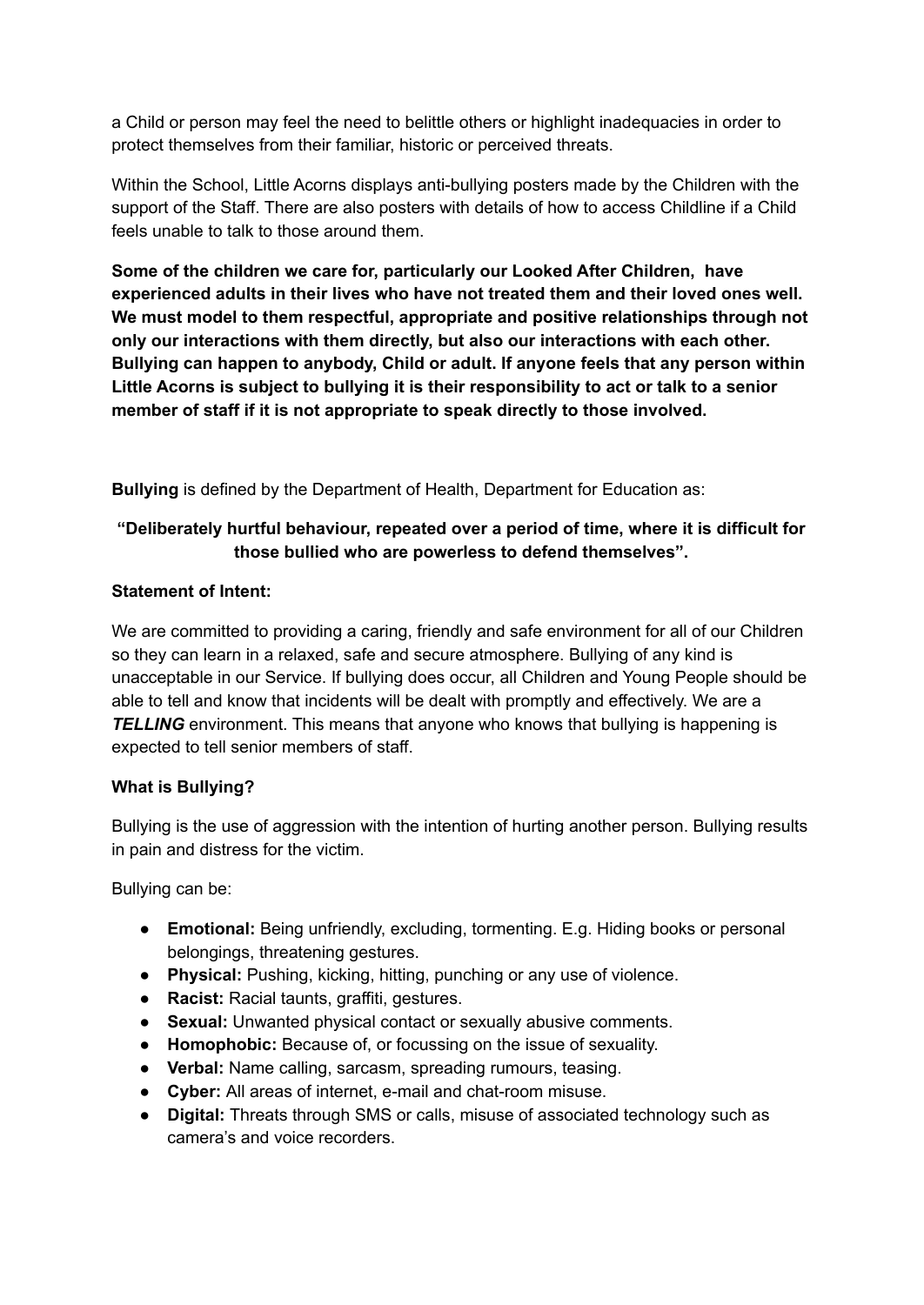## **Why it is important for us to respond to Bullying?**

Bullying hurts. No one deserves to be a victim of bullying. Everybody has the right to be treated with respect. Children, Young People and others who are bullying need to learn different ways of behaving. This is an important aspect of our work. The schools staff have a responsibility to protect their pupils and must respond promptly and effectively to incidents of bullying.

# **Preventing, identifying and responding to bullying**

The school community will:

• Create and support an inclusive environment which promotes a culture of mutual respect, consideration and care for others which will be upheld by all.

• Work with staff and outside agencies to identify all forms of prejudice-driven bullying.

• Actively provide systematic opportunities to develop pupils' social and emotional skills, including their resilience.

• Recognise that bullying can be perpetrated or experienced by any member of the community, including adults and children (peer on peer abuse).

• Provide a range of approaches for pupils, staff and parents/carers to access support and report concerns.

• Challenge practice which does not uphold the values of tolerance, non-discrimination and respect towards others.

• Consider all opportunities for addressing bullying in all forms throughout the curriculum and supported with a range of approaches such as through displays, peer support and hearing the childrens' voices.

• Regularly update and evaluate our approaches to take into account the developments of technology and provide up-to-date advice and education to all members of the community regarding positive online behaviour.

• Train all staff including teaching staff, support staff to identify all forms of bullying, follow the school policy and procedures (including recording and reporting incidents).

• Take appropriate, proportionate and reasonable action, in line with existing school policies, for any bullying bought to the schools attention which involves or effects pupils even when they are not on school premises, for example when online etc.

• Actively create "safe spaces" for vulnerable children and young people.

• Use a variety of techniques to resolve the issues between those who bully and those who have been bullied.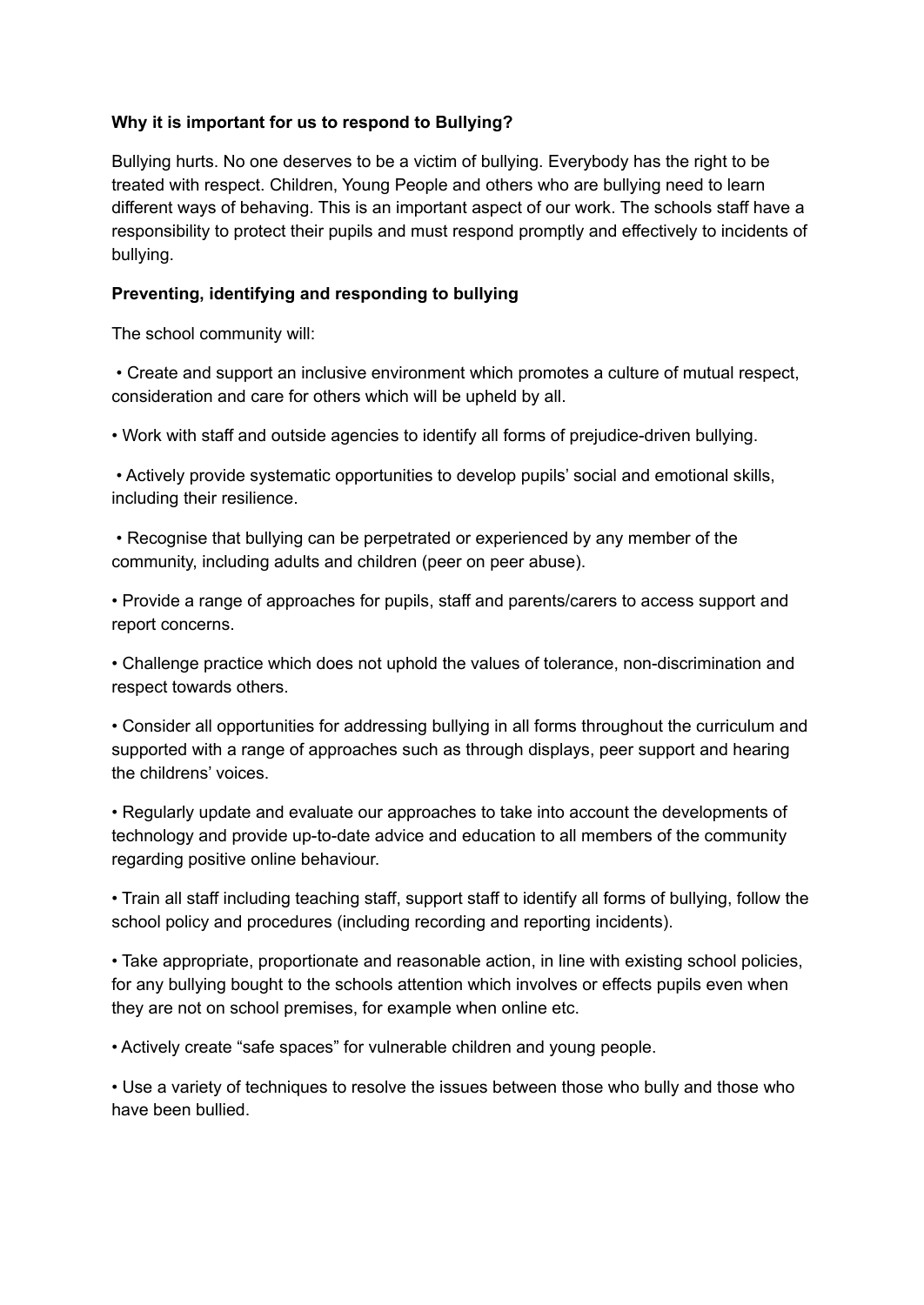• Work with other agencies and the wider school community to prevent and tackle concerns.

• Celebrate success and achievements to promote and build a positive school ethos.

• Be encouraged to use technology, especially mobile phones and social media positively and responsibly.

# **Preventative Strategies**:

- i. High levels of Supervision i.e. a) Playground 1:1 support or 2:1 support whilst the children are playing outside. b) 2:1 or 1:1 supervision and support in the classroom. c) Ensuring adequate adult/child ratio when going on school trip/walk etc
- ii. ii. Positive reinforcement kind/helpful behaviour e.g. if one child assists another who has fallen over in the playground. Reinforce caring for each other through stories and games. Parents called for 'good' days and 'kind' behaviour.
- iii. iii. Remind children to say 'Stop, don't do that' using a hand signal if another child does something to them that they don't like in the classroom/playground/toilet.
- iv. Community Meeting/Assembly when incident brought to teacher's attention e.g. pushing/fighting, sit down and discuss with whole class how they feel about the incident.Would they like it to happen to them? How does it make them feel? What should they do? This will be only where appropriate and suitable depending on the emotional state of the child.
- v. Records of behaviour kept in Daily Logs and/or incident Incidents of bullying also recorded on CPOMS with the appropriate heading highlighted. Alison Neal and the rest of the team to look for patterns of behaviour.

# **Involvement of pupils**

We will:

- Regularly discuss children's views on the extent and nature of bullying.
- Ensure that all pupils know how to express worries and anxieties about bullying.
- Ensure that all pupils are aware of the range of sanctions which may be applied against those engaging in bullying.

• Involve pupils in anti-bullying campaigns in schools and embedded messages in the wider school curriculum.

• Publicise the details of help lines and websites.

• Offer support to pupils who have been bullied and to those who are bullying in order to address the problems they have.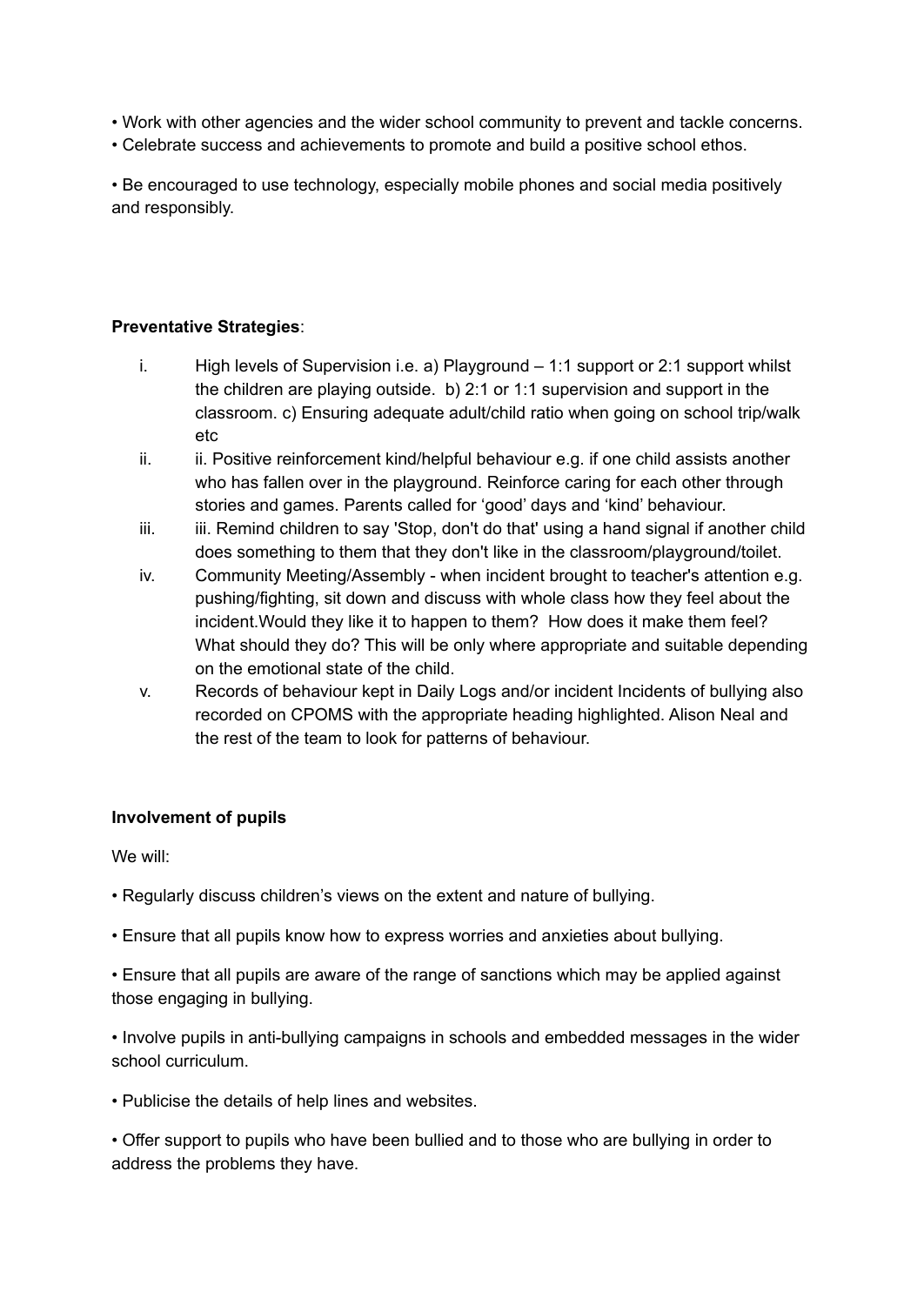● Using the SEAL PSHE plans, themes such as bullying, friendship and behaviour are discussed.

## **Liaison with parents and carers**

We will:

• Make sure that key information (including policies and named points of contact) about bullying is available to parents/carers on the school website.

• Ensure that all parents/carers know who to contact if they are worried about bullying.

• Ensure all parents/carers know about our complaints procedure and how to use it effectively to raise concerns in an appropriate manner.

• Ensure all parents/carers know where to access independent advice about bullying.

## **Signs and Symptoms:**

A Child may indicate through behaviour that he or she is being bullied. Adults should be aware of these possible signs and that they should inquire or investigate if a Child:

- Is frightened of walking to or from a place or room.
- Doesn't want to go out or spend time with a particular person.
- Is adamant to be chaperoned.
- Changes their usual routine without obvious cause.
- Is unwilling to return school.
- Begins to abscond.
- Becomes withdrawn, anxious or lacking in confidence.
- Cries uncharacteristically or has nightmares.
- Begins to do poorly in School.
- Has possessions which are damaged or 'go missing'.
- Has unexplained cuts or bruises.
- Is bullying others uncharacteristically.

These signs and behaviours could indicate other problems, but bullying should be considered a possibility.

#### **Procedures:**

- Report bullying incidents or suspicions to Senior staff.
- In cases of bullying the incidents will be recorded.
- In severe cases the Social Worker will be informed and will be asked to come for a meeting to discuss the problem. If necessary and appropriate Kent Safeguarding Board will be consulted.
- An attempt must be made to help the bully to recognise their behaviours as damaging. Where mediation is safe and suitable this will be led by the Service Manager. Where reparation on behalf of the bully is safe, suitable and voluntary this should be recognised and supported.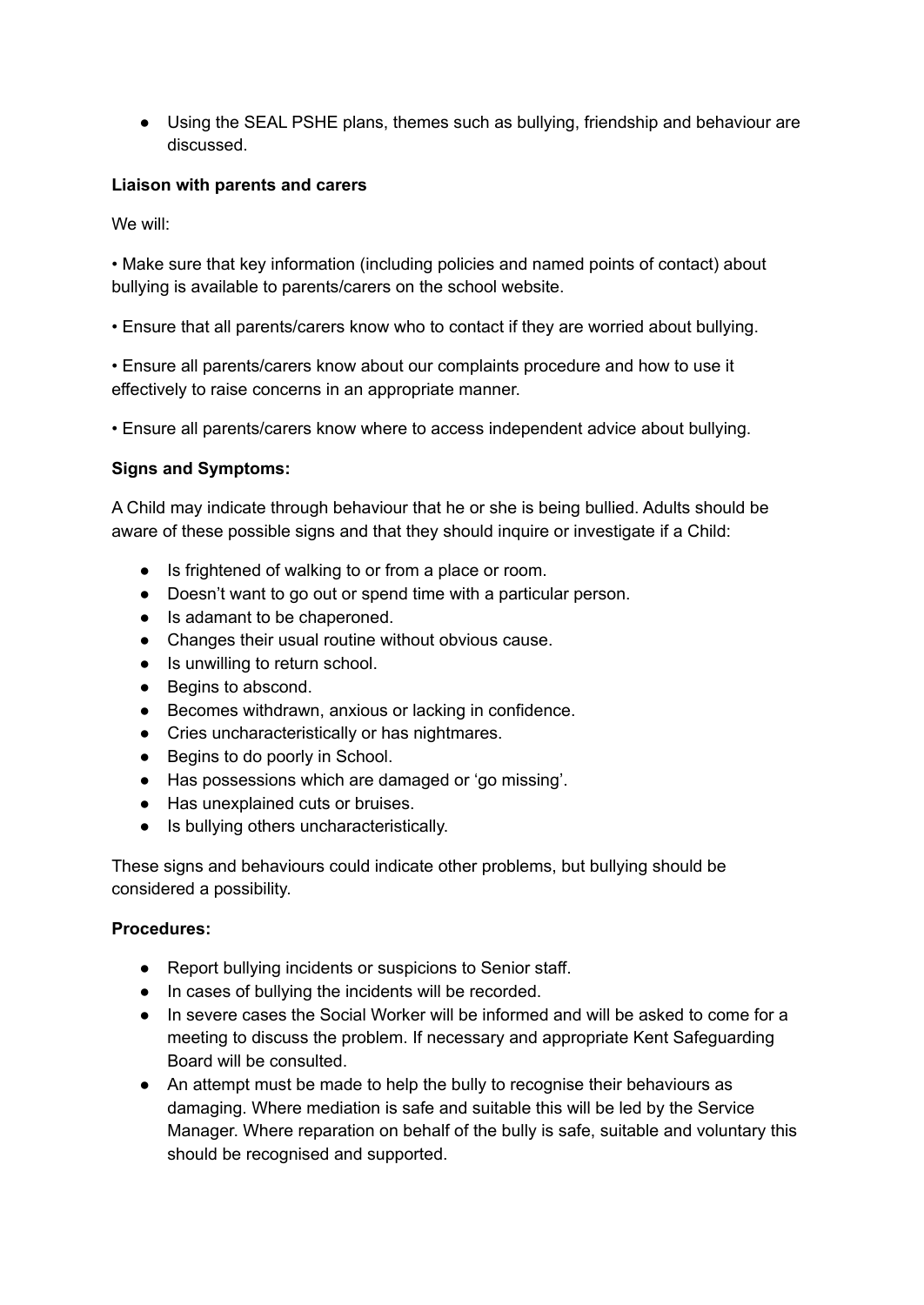## **Outcomes:**

- The Bully (Bullies) may be asked to apologise if they have recognised their behaviours, consequences may be appropriate and should be in line with the Behaviour Management Policy.
- In serious and on-going cases suspension or exclusion may be considered in consultation with the Child's Social Worker.
- If possible the Children will be reconciled within the group.
- After incidents of bullying an on-going monitoring will be implemented to ensure repeated bullying does not take place.
- Bullying will then be addressed as part of the daily Community Meetings agenda to make transparent the wishes of the group and engage the vigilance and protection of the Community. **The Bully must not be stigmatised or made to feel persecuted by the group for their actions. This is merely revisiting the bullying gesture upon them.**

**Remember that if a Child is being bullied by another Child, we are here to help them both. When a Child bullys they are often very unhappy or angry about something significant. It is our task to protect and care for both parties.**

## **Responsibilities**

It is the responsibility of:

• Alison Neal to communicate the policy to the school community and to ensure that disciplinary measures are applied fairly, consistently and reasonably.

- School Governors to take a lead role in monitoring and reviewing this policy.
- Governors, the Headteacher, Teaching and Non-Teaching staff to be aware of this policy and implement it accordingly.
- Staff to support and uphold the policy.
- Parents/carers to support their children and work in partnership with the school.
- Pupils to abide by the policy.